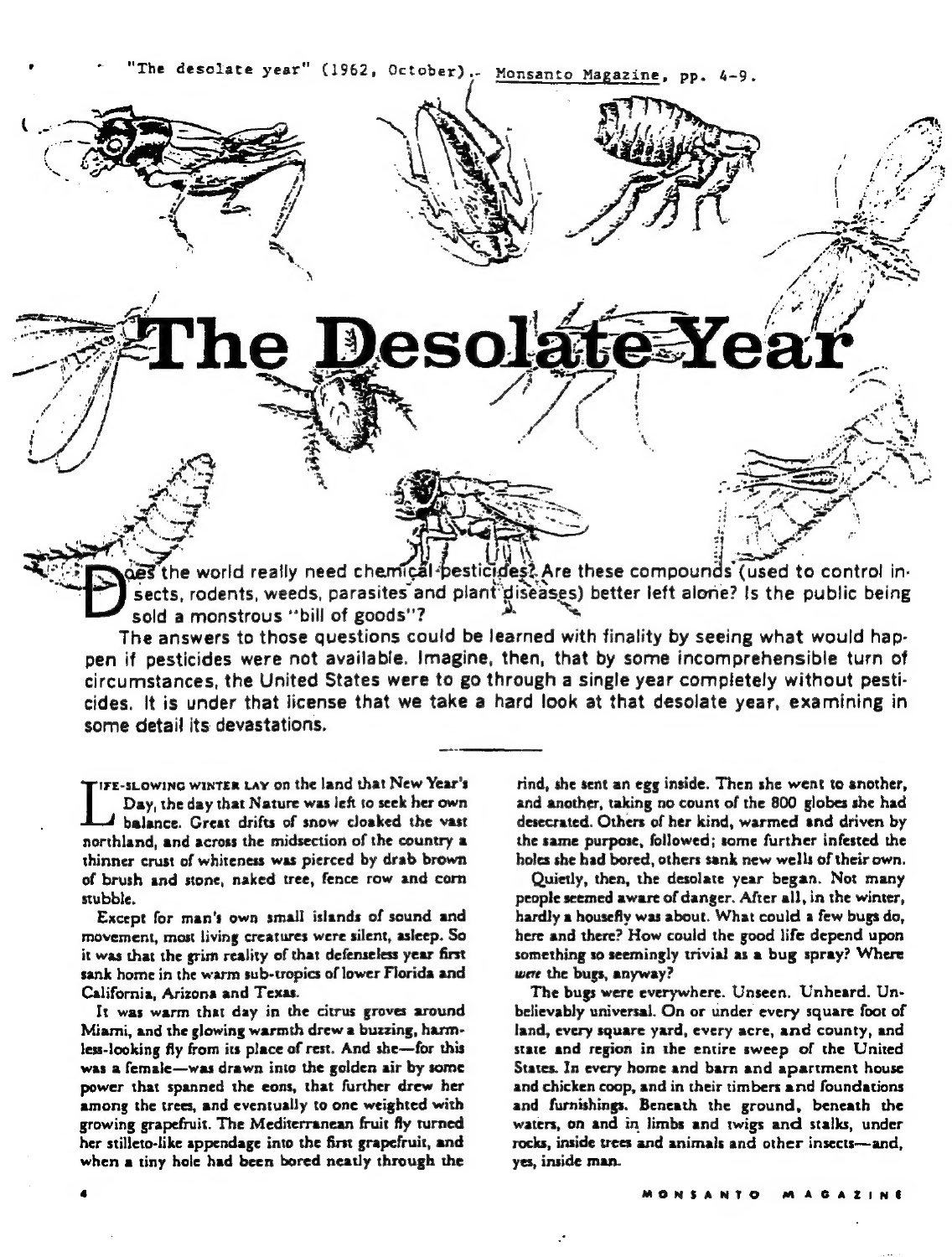The most numerous and ferocious of all mankind's isible natural enemies lurked quietly that day, waiting. They weren't to be counted in the thousands, or milions, or billions. Nothing short of trillions, at least, could egin to account for their numbers. They were there, : eggs or larvae or pupae or voracious adults—waiting.

In asmall subterranean cubicle, hardly large enough for a man to move about in: 100,000 mosquito motherslo-be, ready to follow those only basic drives of the inect, to live and reproduce. In one cornfield: tens of thousands of caterpillars, snug in the balsa-like interior {fodder into which they'd fed. Along the sunnier south side of a single fence row in the Midwest: more thouands of tiny white-winged black chinch bugs. Scattered and broadcast across fields and meadows and ranges throughout the country: uncountable masses of grasshopper eggs and nymphs. Waiting.

But there is no more waiting for an insect when sun's warmth stirs it from its lethargy. Nor need there be any waiting when the warmth is otherwise available.

Thus, even as the Florida citrus grower stood petrified, a pierced and wormy grapefruit in his hand and the frightening Medfly Aitting through his trees, a New York housewife caused more widespread alarm. Her apartment was crawling with ticks—supposedly harm-Jess dog ticks that her pet had transferred there from Central Park. What could she do?

What could she do? For, without pesticides, the pest contro! firms had automatically gone out of business. Of a sudden, some of the starkness of the times dawned on other people. No more protection against moths in clothing, furniture, carpets; no weapon but a fly swatter against rampant bedbugs, silverfish, fleas, slithering cockroaches and spreading ants. More people shuddered, then, and still the desolate year was young.

Desperation grew in Florida; infested trees were hacked and burned and the diseased fruit consigned to the flames. The Medfly produced and reproduced and



spread, bent on making every orange and lemon and grapefruit over millions of acres so massively infested with maggots that humans would not ship or can or freeze or eat them.

Other insects brought other diseases to the ruined citrus, and the Floridians could not even find consolation in the fact that the great burden of scales and blights, blisters and scabs was likewise killing off rival groves in California and Arizona.

The garrote of Nature rampant began to tighten. The

 $\mathbf{L}$ 

winter vegetables of the sunlands were barely marketable. But the next early crop was plagued. First to feed were the unseen cutworms, rasping off tender stalks below the ground. Then the mites and aphids, and the pretty butterflies that winged over the fields—and dropped eggs onto cabbage and cauliflower and broccoli and kale. Green worms, tan ones, striped ones, spotted ones, all hungry and eating, leaving their various residues in labyrinthine runways inside fruit and in crotch of stripped stalk. Finally, the beetles and bugs and skeletonizers ripped the leaves from potatoes and bush beans and limas, and their fellow workers in



the field invaded hull and pod, and infested them with eggs and other matter.

So went the fresh, clean vegetables.

So went sweet corn, for that year hardly an ear from corner to corner of the nation brimmed with just its own sweet juice. If its stalk and ear escaped the harsh attack of the borers, along came the earworm, hatching from eggs that a brown-gray moth slipped into the receptive silks alongside the life-giving pollen. Her worm-children ate and defecated and ate more, working from the tender smal] kernels down into the large firm ones.

So the farmers planted and cultivated, and too often the harvest was garbage. The men at the packing plans and canning plants groaned. How could such refuse, even though whittled and carved and cored by hand, be cleaned and processed and pass for good food?

Inspectors for the Food and Drug Administration asked the same question, and were stumped for an answer. They couldn't approve food products containing what some of these did. But people had to eat. As food grew scarcer, prices spiraled.

It was a problem that grew; things got much worse that year. For now spring came to America—an ¢xtremely lively spring.

Genus by genus, species by species, sub-species by innumerable sub-species, the insects emerged. Creeping and Aying and crawling into the open, beginning in the southern tier of states and progressing northward. They were chewers, and piercer-suckers, spongers, siphoners and chewer-lappers, and all their vast progeny were chewers—rasping, sawing, biting maggots and worms and caterpillars. Some could sting, some could poison, many could kill.

many could kill.<br>Hard-pressed men of the U.S. Department of Agriculture, besieged with pleas for help, could only issue advisories to rake and burn, to plant late or early, to seek the more resistant strains. But when insects and

ಿ <sub>ತ</sub>ಿ

 $\mathbf{S}$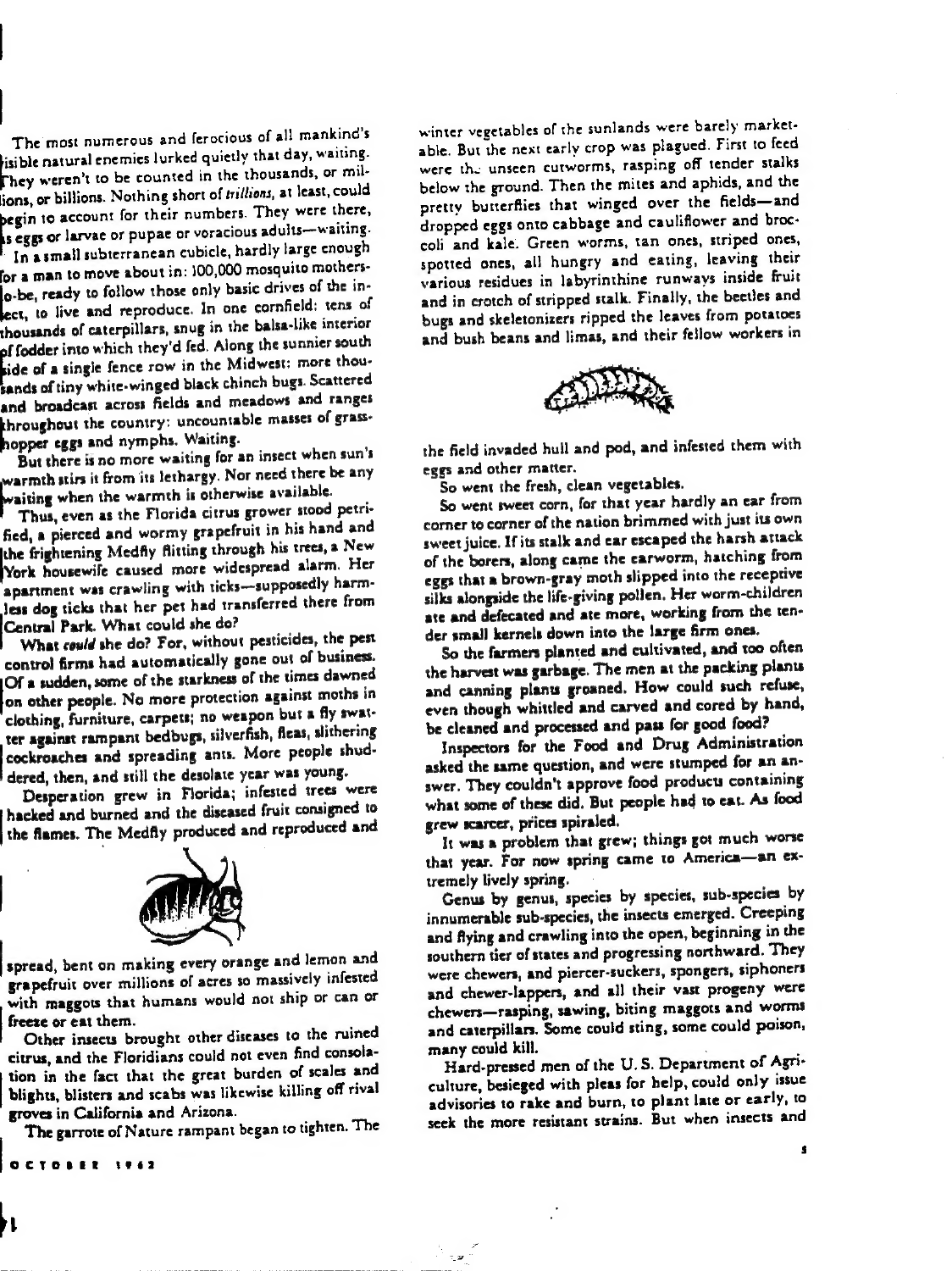diseases took over anvway, there was no recourse.

In nook and cranny and open field where plants were just in bud, the insects bred and re-bred, cross-bred and in-bred. Some didn't breed at all, or need 10; females simply produced more females which gave birth to more hordes of femaies.

The insect hosts descended in earnest. Here are just a few of the things that happened:

A cattleman in the Southwest rubbed the back of a big red steer, and his hand found two large Jumps under the hide. Sick at heart and sick at stomach, the man looked at the hairy flies swarming around his herd.

Then, gritting his teeth, he placed his thumbs at the sides of one of the lumps and pressed. The hair parted,



a small hole opened and stretched. A fat, brown inch-Jong maggot slowly eased through the hole. It fell to the ground and the man stepped on it. One insect controlled.

But there were too many thousands of cattle grubs that year for such counter-measures. The flies buzzed and laid their tiny eggs on the animals' "heel" hairs. The eggs hatched into small and ugly organisms that bored through the skin and coursed around the cattle's bodies between muscle and skin to the back—small moles moving under golf tees of sleck hair. There, they bored air-holes that damaged the hide for leather; infested the finest meat of the animal. Finally, each grub forced its air-hole open, pushed itself out and fell to the ground, another heel fly in the making.

Cattle—and sheep and hogs and fowls—suffered mightily that year. Ticks clamped onto their flanks and flies clouded their eyes. The screwworm flies planted their eggs in the scratches and sores that the others made. The screwworms ate out massive wounds that invited still more maggots. Many whitefaces died that year, and many cattle of other breeds.

But food and fur animals weren't the only ones that died to the hum of the insects that year. Man, too, sickened, and he died.

Some people retreated to the coolness of the mountains to pitch their tents, although life outdoors was beset by whirring gnats, flies and mosquitoes that summer. Among them was a man who had retumed from a sojourn in the Far East. One day, he was stricken by an old foe that had returned violently—malaria.

While he suffered, the mosquitoes kept biting, and as each keen proboscis siphoned off his blood it also sucked in deadly gametocytes that were in the red corpuscles. Inside the mosquitoes, after 2 complicated reproductive cycle, microscopic organisms split and multiplied with-

e

in their own expanding walls until, after two weeks, the walls broke. Out of each came thousands of minute sporozoites to circulate through the host insect, to settle in the salivary glands.

Unmolested, the mosquitoes whined over the mountainside, piercing and sucking. Each time a proboscis plunged into a camper, a droplet of saliva was forced in, too — Nature's way to make the blood flow freely. And in some of the droplets, there lived malaria.

Half a dozen campers, infected by the first onslaught of the host mosquitoes, suffered the fiendish torture of chills and fever and the hellish pain of the world's greatest scourge. Eventually, nearly three dozen people were brought down, and no one knew how many mosquitoes had bitten how many of the new patients, and so had become able to spread the outbreak further. Who could curb the mosquitoes?

South and West, in the miles and miles of cotton fields, the situation went beyond control. The worst plant-loving demon of them all chewed into the tender squares of young cotton plants, The long-snouted boll weevil, tragically belying her comical mien, inserted one egg into cach of the meekly vulnerable buds after she ate, and the eggs ushered in disaster.

Three days as eggs, ten as greedy larvae hollowing out square and boll, four more as pupae, and the new boll weevil generation bored its way out, mated, and sought out every undamaged boll to deposit more eggs. Not very many bolls were left for ther, however, because the bollworm — thief of several aliases — had moved in, too, chewing its way in and out of boll after boll. Nor had these co-wreckers the fields to themselves; the dreaded pink bollworm broke from the confines where it had been fought desperately for 50 years and joined in to destroy the seeds themselves.

So went the vital cotton crop. So went the apples and pears and peaches; they had no chance from the start, because the numbers and deadliness of the insect enemies of fruit and berries were simply overwhelming a bewildering battery of scales, aphids, mites, borers,



curculios, moths, maggots, hoppers, thrips, beetles, slugs, flies, chafers, worms, rollers, grubs and weevils.

A plant plague came too, that year, adding its weight to the growing burden. Weed and insect raced each other for strawberry patch, garden plot and field of grain. They both emerged as victors in the jungie-like snarl of the strawberry runners and thick stands of wheat and rye. Tough grasses—crab, foxtail and Johnson—grew sometimes as rapidly as corn, and whole

MONSANTO MAGAZINE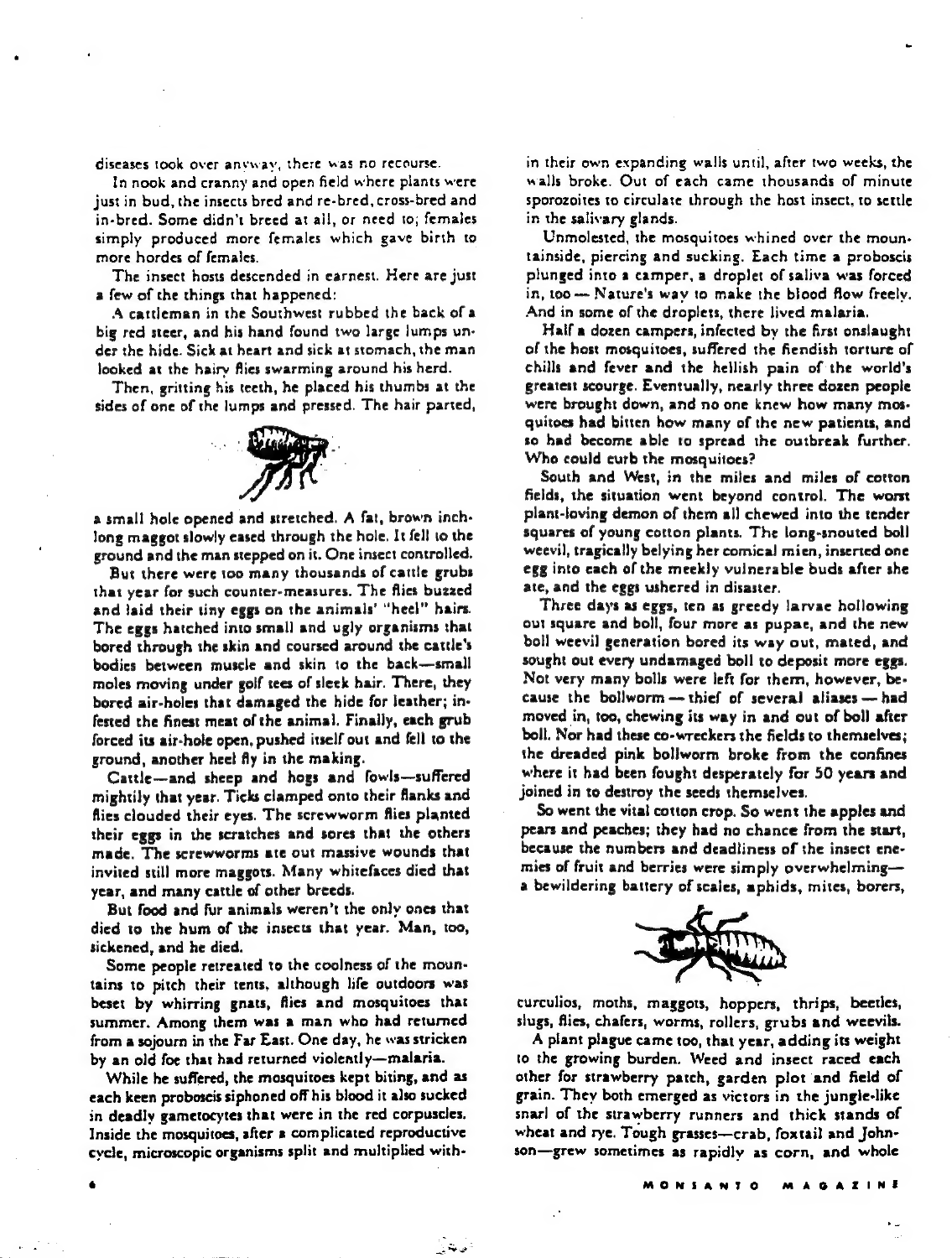fields were abandoned to them. Thistles and wild oats could not be pulled successfully by hand in the grain and flax fields; it would have been far too costly, anyway.

Unneeded and unwanted insect reserves poured into the fray, and for man the outlook became bleak, indeed. For now came the turn of the grasshopper, most awesome plague of the plains and heartlands of America.

The hoppers never had been shy, and this year they rushed on, unchecked, in churning, boiling clouds that blotted the sun. Arizona, Colorado, Nebraska, Oklahoma, Kansas, Missouri. A hundred of them to the square yard. The remains of alfalfa, clover, soybeans \_ and garden vegetables, already ravaged by their "own" caterpillars, seed midges, plant lice, mites, slugs and skippers, were pillage for the grasshoppers. In many places, the clicking swarms completely denuded the land of vegetation, and moved on.

On they went into the cornlands of the Midwest. But much of the corn was already doomed, doomed from the time the ant-aphid teams moved in to feed on its roots until the European borer wriggled and ate in the stalks and the earworms lay waste to the milky kernels.

The Eastern truck farmers had to give up, too. Tomatoes, sweet peppers, beans, sweet corn, cucumbers, melons — deformed, wormy, rotting on the vine. Half



their tomato crop disappeared in the wilting yellow and brown Jeaves of blight alone, and the worm-makers sought every break in the skin of the fruit that lived.

Beetle and worm fed on top and tuber of the potato, from Idaho to Maine. Then the really notorious villain, Ireland's awful late blight, took over, and the firm brown "spuds" were gone, turned into black slime.

Enough? No; it should be remembered well, this terrible year of the insect and rodent and weed. How the termites felled innumerable buildings, destroyed <sup>a</sup> state's valuable papers, wiped out a library, brought <sup>a</sup> service station tumbling down. How the great forests wilted; how tent caterpillars stripped every leaf from <sup>800</sup>acres of trees in one place, and masses of beetles beneath the bark killed off 6,000 pine trees in another.

The mosquitoes were everywhere, and no one knows what harm they did—60,000 cases of "'breakbone fever" in Galveston and Houston alone. Half a million cases in Texas. How many others across the country? How many epidemics, and what kind, did they cause? Yellow fever hung like a spectre over that enormous "receptive area" of the southern U.S., and public health officials dreaded the day when some infected person might arrive at a dock or airport in that region. Only the mos-

OcroseRr 1962



quito, transmitter of a dozen human diseases, could launch an epidemic of deadly yellow fever.

And the ticks leaped onto people. While the sharp and grasping pincers held fast, the razor-like cutting tools sliced deeper and deeper into the flesh. The ticks gorged that year, until they were many times their normal size, and many left disease and death behind. Rocky Mountain spotted fever, Colorado tick fever, "Q" fever, relapsing fever, tularemia. Some of them just as painful as malaria, and some more lethal. How many thousand cases were there? And the tick paralysis that also killed, if the animal weren't torn from its hold on scalp or neck or spine.

There was more that year, far too much to tell. The invading fire ants, for instance, which someone once pictured as minor pests at worst and not worthy of fullscale extermination. They sent 300 people to the hospital in just.one.community, and all but killed three of them. They killed fish that ate them. They marched on.

The fine lake trout was turned back to the rasping, blood-sucking lamprey that once had riddled its numbers nearly to extinction, and the species began to die off again, Weeds clogged streams and lakes again, and harmful plants reclaimed the duck marshes and feeding grounds that had been so carefully managed.

Finally, of course, there was the chilling news that spread as a wracked nation surveyed the damage: there could be no falling back on much of the surplus food in storage. Practically no farm commodity could be stored in its natural form and not be vulnerable to contamination by other dozens of kinds of insects and their numerous aides. Rats and mice multiplied prodigiously. Freed from pesticidal opposition, they, too, bufgeoned in elevator, bin and crate. And what was left was hardly food.

What, at the end of such a year, would be the fate of the United States of America?

> أنبرت مصطورة فالأراج ووارد و ورو ک

The terrible thing about the "desolate year" is this: Its events are not built of fantasy. They are true.

All of them, fortunately, did not take place in a single year, because so far man has been able to prevent such a thing. But all the major

?

1!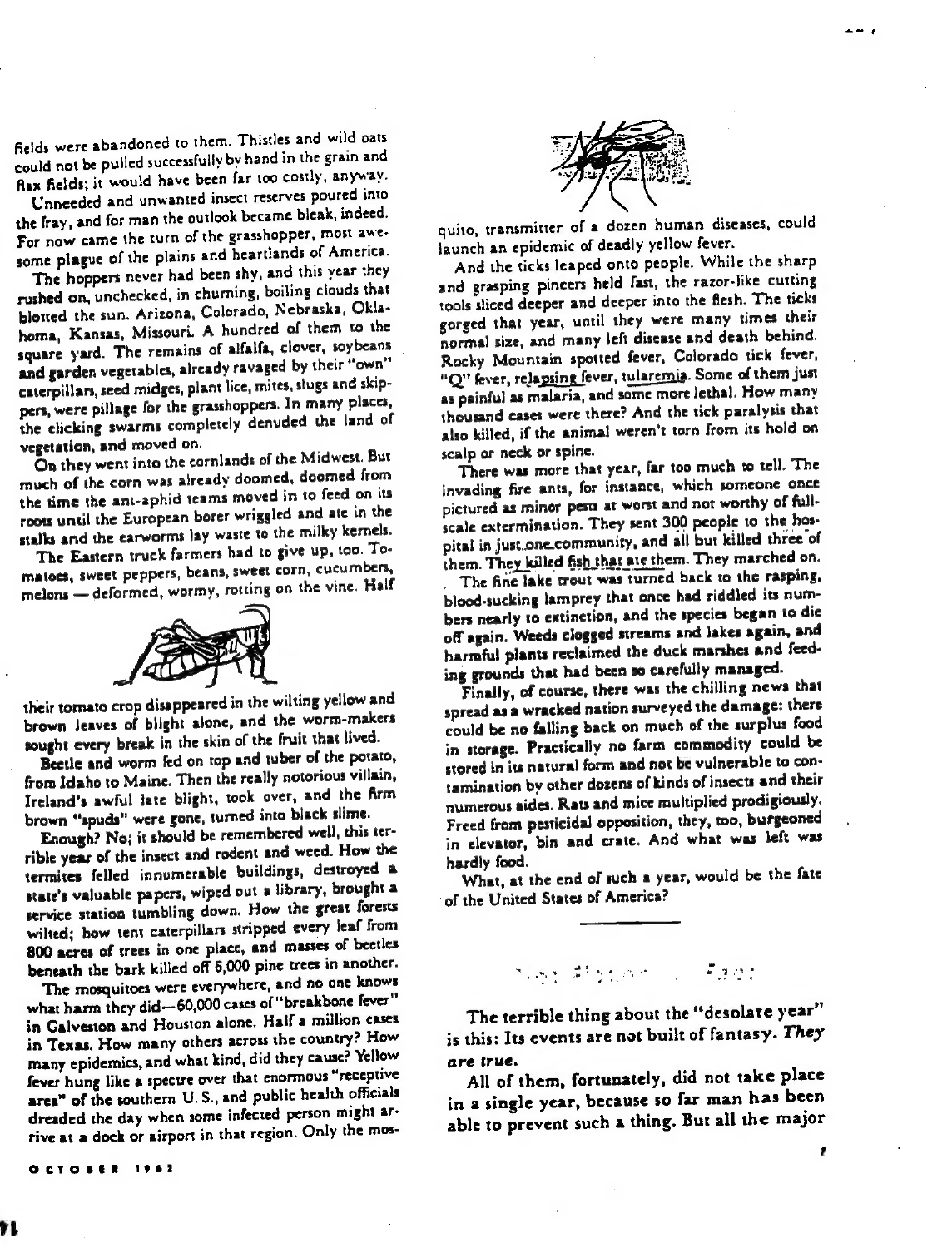events of the "desolate year" have actually occurred. They have occurred in the United States. They could repeat themselves next year in greatly magnified form simply by removing this country's chemical weapons against pests.

ITEM: In April, 1929, the Mediterranean fruit Ay was discovered in Florida grapefruit. I: spread over 10,000,000 acres of citrus and threatened to wipe out the entire industry. Lacking modern technology, 6,000 persons carried out a \$7 million eradication program, a large part of it the destruction of infested trees and fruit. When the fly appeared again in 1956, it was eradicated by 800 men utilizing chemical attractants in plastic traps and large-scale spraying and baiting with modern insecticides. Another appearance in June, 1962, was stamped out by the end of July. At present, the U.S. is the world's only source of worm-free citrus fruit.

ITEM: Field tests and careful studies indicate that no commercial crops of apples, peaches, cherries, sweet corn, grapes, strawberries, cranberries, raspberries, potatoes, tomatoes, carrots, kale, mustard, collards, spinach and other food plants could be grown in this country without chemical insecticides and/or herbicides.

ITEM: One hundred cattle grubs are often found in the back of an untreated animal, reducing milk flow by as much as 25 per cent, drastically damaging the hide for leather and ruining several pounds of meat. Three-fourths of the nation's cattle may be infested with them, even with treatment available, and the annua! loss due to the grub is probably over \$100,000,000. Screwworms attacked more than 1,350,000 animals in the Gulf states in 1934, killing more than 200,000.

ITEM: The boll' weevil has done an incredible amount of damage to cotton in the U. S., once leaving entire counties destitute. Given one female weevil at the start of a season, she and ber offspring will produce 2,000,000 weevils by fall under ideal conditions! Even with the best defenses available, they destroy 3-5,000,000 bales of cotton yearly, and since invading this country have cost Americans at least \$5 billion. Each year, despite controls, they still cost each of us \$10 or more.

ITEM: In July, 1952, a returned Korean war veteran with malaria suffered a relapse while camping near a Camp Fire Girl retreat in the California mountains. Mosquitoes which bit him during the relapse transmitted malaria to nine other persons, who suffered attacks that fall; the next spring, 25 more people came down with the disease in various parts of the state. All cases were traceable to the original patient. As late as 1935, there were 900,000 cases of malaria in the U.S., with 4,000 deaths. Modern insecticides, particularly DDT, have played a key role in practically stamping out the disease in this country—and in 23 others.

ITEM: In 1874-76, grasshoppers swept across the western states, particularly Kansas, Colorado, Nebraska and Missouri, in an invasion that caused over \$200,- 000,000 damage and was termed a national disaster by Congress. Many other serious outbreaks have occurred in the years since, with damages running into untold millions of dollars. An infested acre sometimes is alive with 16 bushels—2 million—grasshoppers, and they are known to strip more than 99 per cent of all vegetation from some areas. A Utah county paid bounties for over 2 billion dead grasshoppers in a single year.

ITEM: Before chemical pesticide controls of any kind, nearly a century ago, the ravages of chinch bugs, grasshoppers, armyworms, potato beetles and other hosts of insects literally forced many farmers to sell out or abandon their land in the Midwest. It was there, in 1867, that Paris Green was used in the first large-scale application of an insecticide; man's effective defenses against insects date from that time.

ITEM: The European corn borer alone attacks at least 200 kinds of plants, and has literally destroyed many crops. Thousands of acres of sugarbeets have been abandoned to webworms. Blight has destroyed half the tomato crop in the East (1946), and cracked or torn fruit, even in transit from field to processing plant, has been infested by several hundred eggs and larvae per tomato by the drosophila fly.

ITEM: Successful production of potatoes has depended on chemical pesticides since 1870. Spreading across the U.S. at the rate of 85 miles per year, the Colorado potato beetle decimated the crop until Paris Green checked it. Without pesticides, the potato crop also is subject to the same late blight that caused the notorious famine of 1845 in Ireland. Ironically, Europeans have been reduced to eating insects only once — in Ireland, during that famine.

ITEM: Termites alone destroy more wood annually than all the howling forest fires, and in combination with other insects cause from seven to 10 times the damage of the destructive flames. Among their depredations, they have destroyed a collection of books and papers of Minois, ruined a school library in South Carolina during the summer recess, gutted a government vault and brought a California service station crashing down, triggered by a truck's noise.

ITEM: Just two cases in the annals of forest protection describe an 800-acre block of quaking aspen completely denuded by tent caterpillars (and restored to health by aerial spraying) and of 6,722 lodgepole pines in one forest section Jaid low by the bark beetle.

ITEM: Tick-borne diseases have been reduced and their fatality rate lowered in the U.S, by inoculation, antibiotic drugs, insecticides (against ticks) and rodenticides (against rats and other rodent reservoirs). Yet cases—and deaths—still occur. At least five men work